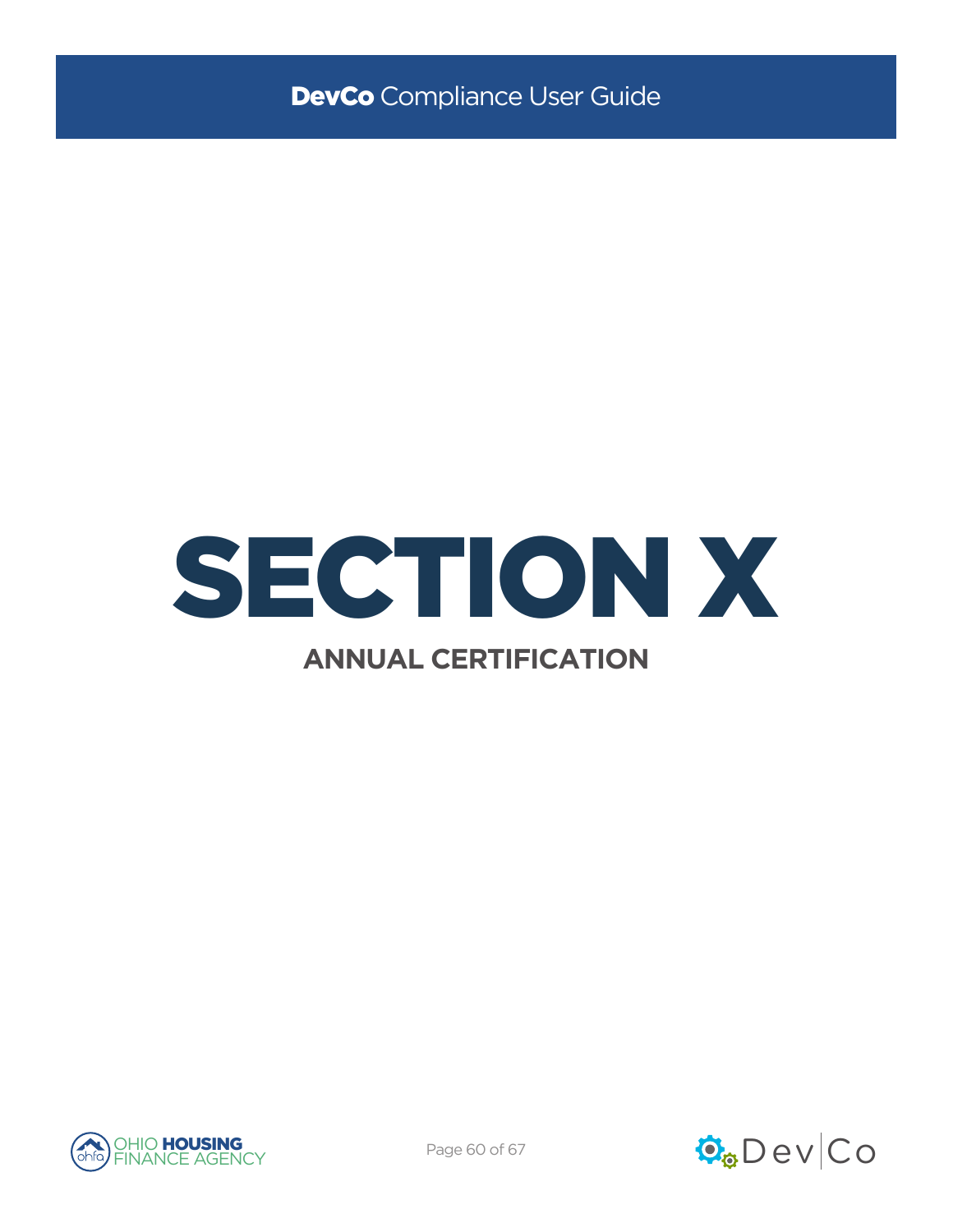# X. ANNUAL CERTIFICATION

# Step 1: Select the appropriate reporting year from the Property Listing screen.

e.g., 2014 reporting year select the 2014 effective date

# Step 2: Select: Annual Certification

| Return to Property Listing<br>Manage Users<br><b>View Documents</b> | <b>Property Details</b><br>There are 2 errors for this property. Click to display. |               |                 |                  |       |                             |
|---------------------------------------------------------------------|------------------------------------------------------------------------------------|---------------|-----------------|------------------|-------|-----------------------------|
| Forest G. Run (TEST)                                                | Forest G. Run (TEST)                                                               |               | OHFA            |                  |       | <b>Utility Allowances</b>   |
| $E$ OH-88-02000                                                     | <b>Import Events</b><br>57 East Main Street                                        |               |                 |                  |       |                             |
| ± 501<br>$E$ 502                                                    | Columbus OH. 43215                                                                 |               | Scattered Site: | No.              |       | <b>Export Events</b>        |
| Move In - 12/16/2013                                                |                                                                                    |               |                 |                  |       | Receipt                     |
| Move Out - 12/11/2013<br>Move In - 06/20/2013                       | Program                                                                            | Award Number  | Award Date      | <b>Buildings</b> | Units | <b>Annual Certification</b> |
| ± 503                                                               | HDAP-LIHTC(HOME)                                                                   | F-A-10-999-99 | 1/18/2011       |                  | 5.    | <b>Remove Property</b>      |
| DI OH-88-02001                                                      | LIHTC - Competitive                                                                | 199999        | 1/5/2011        |                  | 5     |                             |

#### Step 3: Review each section of the Property General Information Screen

#### Step 4: Answer the question for each section: e.g. Project Information is up to date

- From the drop down Choose "Yes" or "No"
	- If the information is *not* up to date then choose "No"
	- A text box, "If not, specify the project changes", will appear. Indicate the needed changes. (see example where address changed)

#### Step 5: Select: Save

• As you complete the certification, clicking on either Save or Next will capture the changes. You can return to the page at a later date. If you do not click on either of those two buttons you will lose your changes.

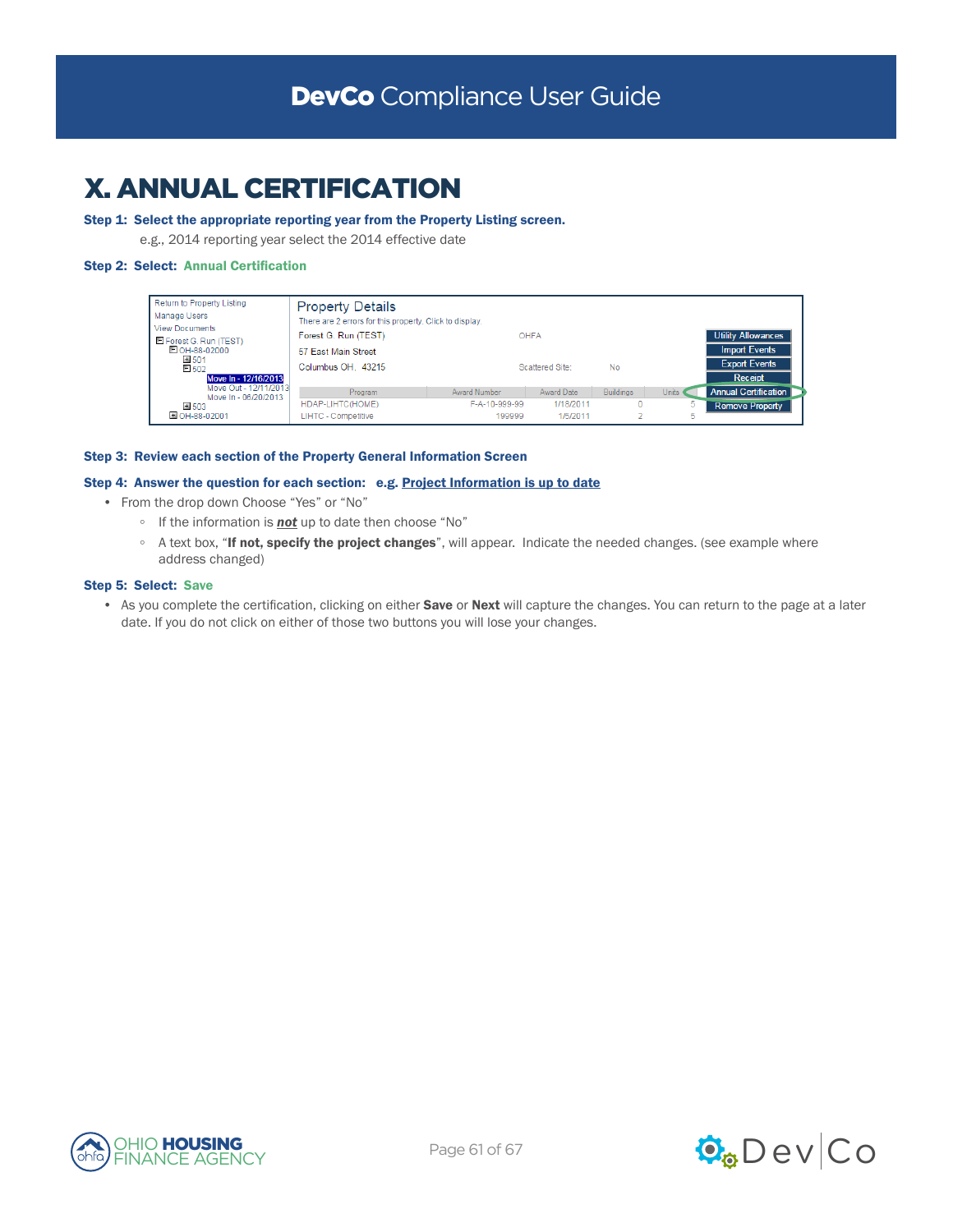| Return to Property Detail | <b>Property General Information</b>                                                                                                                                                                                                                                                                                                                                                                                                                                                                                                                                                                                                    |                               |          |                                 |                 |                                                      |
|---------------------------|----------------------------------------------------------------------------------------------------------------------------------------------------------------------------------------------------------------------------------------------------------------------------------------------------------------------------------------------------------------------------------------------------------------------------------------------------------------------------------------------------------------------------------------------------------------------------------------------------------------------------------------|-------------------------------|----------|---------------------------------|-----------------|------------------------------------------------------|
|                           | Make sure you are in the correct certification year. For the 2013 Annual Certification the Project Name chosen should correspond with the<br>Eff. Date of 2013.<br>Review all project, unit, management, and owner information. At the bottom of each section there is a "Yes" or "No" dropdown. Yes or No<br>must be selected in each section to proceed to the certification questions. If the information in the indicated section is incorrect, choose<br>"No". A text box will appear. Note the necessary change(s). For example, if the owner contact has changed please put in the text box<br>"Owner contact changed to xxxx". |                               |          |                                 |                 |                                                      |
|                           |                                                                                                                                                                                                                                                                                                                                                                                                                                                                                                                                                                                                                                        |                               |          |                                 |                 |                                                      |
|                           | After completing the change entries in the text boxes or if there is no change to the information, click "Save" and then "Next" at the bottom of<br>the page.                                                                                                                                                                                                                                                                                                                                                                                                                                                                          |                               |          |                                 |                 |                                                      |
|                           | * While completing the Annual Certification, clicking on save will enable the user to return to the Certification at a later time. If you do not<br>click next and leave the page before saving you lose the information that was just entered.                                                                                                                                                                                                                                                                                                                                                                                        |                               |          |                                 |                 |                                                      |
| Project Info              | - Project Information -<br>Project Name                                                                                                                                                                                                                                                                                                                                                                                                                                                                                                                                                                                                | Forest G. Run (TEST)          | Award(s) |                                 | F-A-10-99       | "No"- a text box will<br>appear to add in            |
|                           | Address                                                                                                                                                                                                                                                                                                                                                                                                                                                                                                                                                                                                                                | 57 East Main Street           |          |                                 |                 | updates needed.                                      |
|                           | City                                                                                                                                                                                                                                                                                                                                                                                                                                                                                                                                                                                                                                   | Columbus                      | State    |                                 | σH              |                                                      |
|                           | Zip                                                                                                                                                                                                                                                                                                                                                                                                                                                                                                                                                                                                                                    | 43215                         | County   |                                 | <b>FRANKLIN</b> |                                                      |
|                           | Project information is up to date:                                                                                                                                                                                                                                                                                                                                                                                                                                                                                                                                                                                                     | No                            |          |                                 |                 |                                                      |
|                           | If not, specify the project<br>changes:                                                                                                                                                                                                                                                                                                                                                                                                                                                                                                                                                                                                | testing                       |          |                                 |                 |                                                      |
|                           |                                                                                                                                                                                                                                                                                                                                                                                                                                                                                                                                                                                                                                        |                               |          |                                 |                 |                                                      |
| Unit Info                 | - Unit Information-<br>Total Program Units - Studio 0                                                                                                                                                                                                                                                                                                                                                                                                                                                                                                                                                                                  |                               |          | Total Program Units - 1 Bedroom | 2               |                                                      |
|                           | Total Program Units - 2                                                                                                                                                                                                                                                                                                                                                                                                                                                                                                                                                                                                                | 3                             |          | Total Program Units - 3 Bedroom | $\bf{0}$        | <b>Note: Qualified Unit</b>                          |
|                           | Bedroom<br>Total Program Units - 4<br>Bedroom                                                                                                                                                                                                                                                                                                                                                                                                                                                                                                                                                                                          | 0                             |          | Total Program Units - 5 Bedroom | $\mathbf{0}$    | identified count is based<br>on units program units. |
|                           | Total Program Units - 6                                                                                                                                                                                                                                                                                                                                                                                                                                                                                                                                                                                                                | $\mathbf{0}$                  |          |                                 |                 | See Section VI. D. Unit                              |
|                           | Bedroom                                                                                                                                                                                                                                                                                                                                                                                                                                                                                                                                                                                                                                |                               |          |                                 |                 | Information.                                         |
|                           | # of Income Qualified Units                                                                                                                                                                                                                                                                                                                                                                                                                                                                                                                                                                                                            | 4                             |          | # of Non-Income Qualified Units | 1               |                                                      |
|                           | Unit information is up to date: $N_0$                                                                                                                                                                                                                                                                                                                                                                                                                                                                                                                                                                                                  | ۷.                            |          |                                 |                 |                                                      |
|                           | If not, specify the unit<br>changes:                                                                                                                                                                                                                                                                                                                                                                                                                                                                                                                                                                                                   | Has 10 Units.                 |          |                                 |                 |                                                      |
| Management Info           | -Management-                                                                                                                                                                                                                                                                                                                                                                                                                                                                                                                                                                                                                           |                               |          |                                 |                 |                                                      |
|                           | Project Manager - Entity                                                                                                                                                                                                                                                                                                                                                                                                                                                                                                                                                                                                               | Spirit of St. Louis Manageme  |          | Manager Contact                 | Amelia Smith    |                                                      |
|                           | <b>Address</b>                                                                                                                                                                                                                                                                                                                                                                                                                                                                                                                                                                                                                         | 250 Third Avenue North        |          |                                 |                 |                                                      |
|                           | City                                                                                                                                                                                                                                                                                                                                                                                                                                                                                                                                                                                                                                   | Minneapolis                   |          | State                           | <b>MN</b>       |                                                      |
|                           | Zip                                                                                                                                                                                                                                                                                                                                                                                                                                                                                                                                                                                                                                    | 55401-1641                    |          | County                          |                 |                                                      |
|                           | <b>Phone Number</b>                                                                                                                                                                                                                                                                                                                                                                                                                                                                                                                                                                                                                    | (323) 481-8103                |          | On-site Manager                 |                 |                                                      |
|                           | <b>Email Address</b>                                                                                                                                                                                                                                                                                                                                                                                                                                                                                                                                                                                                                   | ohiohousinglocator@gmail.cc   |          | Name                            |                 |                                                      |
|                           |                                                                                                                                                                                                                                                                                                                                                                                                                                                                                                                                                                                                                                        |                               |          | Phone                           |                 |                                                      |
|                           |                                                                                                                                                                                                                                                                                                                                                                                                                                                                                                                                                                                                                                        |                               |          | Email                           |                 |                                                      |
|                           |                                                                                                                                                                                                                                                                                                                                                                                                                                                                                                                                                                                                                                        |                               |          |                                 |                 | "Yes"- tells us this is                              |
|                           | Management information is up to date:                                                                                                                                                                                                                                                                                                                                                                                                                                                                                                                                                                                                  | Yes<br>7                      |          |                                 |                 | correct information                                  |
|                           |                                                                                                                                                                                                                                                                                                                                                                                                                                                                                                                                                                                                                                        |                               |          |                                 |                 | and you have                                         |
|                           |                                                                                                                                                                                                                                                                                                                                                                                                                                                                                                                                                                                                                                        |                               |          |                                 |                 | verified it.                                         |
| Owner Info                | Owner                                                                                                                                                                                                                                                                                                                                                                                                                                                                                                                                                                                                                                  |                               |          |                                 |                 |                                                      |
|                           | Project Owner - Entity                                                                                                                                                                                                                                                                                                                                                                                                                                                                                                                                                                                                                 | Spirit of St. Louis (test) LP |          | Owner Contact                   |                 | Amelia Earhart (Test)                                |
|                           | Address                                                                                                                                                                                                                                                                                                                                                                                                                                                                                                                                                                                                                                | 250 Third Avenue North        |          |                                 |                 |                                                      |
|                           | City                                                                                                                                                                                                                                                                                                                                                                                                                                                                                                                                                                                                                                   | <b>Dublin</b>                 | State    |                                 | OH              |                                                      |
|                           | Zip                                                                                                                                                                                                                                                                                                                                                                                                                                                                                                                                                                                                                                    | 43215                         | County   |                                 |                 |                                                      |
|                           | <b>Phone Number</b>                                                                                                                                                                                                                                                                                                                                                                                                                                                                                                                                                                                                                    | (323) 481-8103                | Email    |                                 |                 | housinglocator@ohiohome.or                           |
|                           | Federal ID Number                                                                                                                                                                                                                                                                                                                                                                                                                                                                                                                                                                                                                      |                               |          |                                 |                 |                                                      |
|                           | Owner information is up to<br>date:                                                                                                                                                                                                                                                                                                                                                                                                                                                                                                                                                                                                    | No<br>▼                       |          |                                 |                 |                                                      |
|                           | If not, specify the owner<br>changes:                                                                                                                                                                                                                                                                                                                                                                                                                                                                                                                                                                                                  | Email: DevCo@test.com         |          |                                 |                 |                                                      |
|                           |                                                                                                                                                                                                                                                                                                                                                                                                                                                                                                                                                                                                                                        |                               |          |                                 |                 |                                                      |
|                           |                                                                                                                                                                                                                                                                                                                                                                                                                                                                                                                                                                                                                                        |                               |          |                                 |                 |                                                      |
|                           |                                                                                                                                                                                                                                                                                                                                                                                                                                                                                                                                                                                                                                        |                               |          |                                 | Step 5          | Step 6<br>Save<br><b>Next</b>                        |



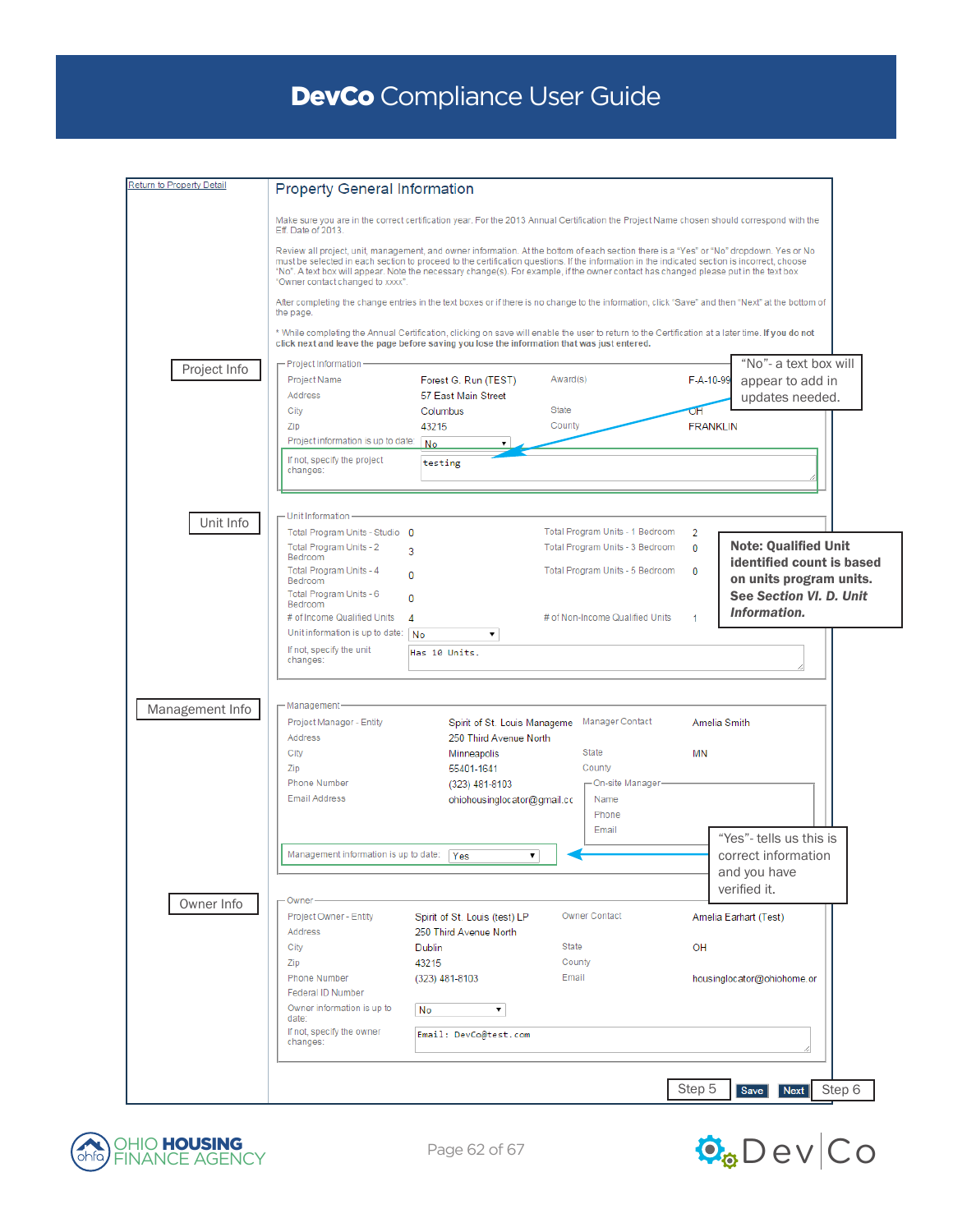#### Step 6: Select: Next to go to the Annual Certification screen

#### Step 7: Select the applicable certification type(s) using the dropdown below

- To select more than one certification type, press and hold the Ctrl key and click each Certification type to highlight them. If more than one certification type applies to the properties they must both be selected and submitted.
	- "Gap Financing" must be submitted for projects financed with HDAP, HOME, OHTF, FAF, NSP, TCE, or TCAP.
	- "Tax Credit" must be submitted for projects financed with 9% Housing Tax Credits or 4% Housing Tax Credits with multifamily bonds.
	- "Extended Use" must be submitted for projects financed with 9% Housing Tax Credits or 4% Housing Tax Credits with multifamily bonds that are in their 15 year extended use period. If these projects have HDAP funding, GAP Financing questions need to be completed as well.

NOTE: No project can submit both a Tax Credit Annual Certification and an Extended Use Annual Certification

#### Step 8: Click: Load. The certification questions should appear

| <b>Annual Certification</b>                                                                                                                                                                                                                                                                                                                                                                                                                                                                                                                                                                                                          |  |  |  |  |
|--------------------------------------------------------------------------------------------------------------------------------------------------------------------------------------------------------------------------------------------------------------------------------------------------------------------------------------------------------------------------------------------------------------------------------------------------------------------------------------------------------------------------------------------------------------------------------------------------------------------------------------|--|--|--|--|
| Select the applicable certification type(s) using the drop-down below. To select more than one Certification Type, press and hold the Ctrl<br>key and click each Certification type to highlight them. If more than one certification type applies to the property, they must BOTH be<br>selected.                                                                                                                                                                                                                                                                                                                                   |  |  |  |  |
| a. "Gap Financing" must be submitted for Projects financed with HDAP, HOME, OHTF, FAF, NSP, or TCAP,<br>b. "Tax Credit" must be submitted for Projects financed with 9% Housing Tax Credits or 4% Housing Tax Credits with multifamily bonds.<br>c. "Extended Use" must be submitted for projects financed with 9% Housing Tax Credits or 4% Housing Tax Credits with multifamily bonds<br>that are in their 15 year extended use period. If these projects have HDAP they need to fill out those questions as well.<br>NOTE: No project can submit both a Tax Credit Annual Certification and an Extended Use Annual Certification. |  |  |  |  |
| Click Load. The certification questions should appear.<br>Please Note: If a needed certification type is not selected, click Save for answered questions, then click on Reset and select the required<br>certification(s). Select Load. The missing questions should appear.                                                                                                                                                                                                                                                                                                                                                         |  |  |  |  |
|                                                                                                                                                                                                                                                                                                                                                                                                                                                                                                                                                                                                                                      |  |  |  |  |
| Gap Financing $\overline{\phantom{a}}$<br><b>Tax Credit</b><br>Certification Type(s):<br>Reset<br>Extended Use ▼<br>Load                                                                                                                                                                                                                                                                                                                                                                                                                                                                                                             |  |  |  |  |
| (Select All That Apply)                                                                                                                                                                                                                                                                                                                                                                                                                                                                                                                                                                                                              |  |  |  |  |

#### Step 9: Fill out the questions

- Note: If a needed certification type is not selected or highlighted
	- Click Save for any answered questions, then click on Reset and select the required certification(s)
	- Select: Load. The missing questions should appear
- For questions requiring an explanation, a text box will appear to the right requiring the explanation. The user cannot move to the next page without filling in the text boxes with appropriate responses.



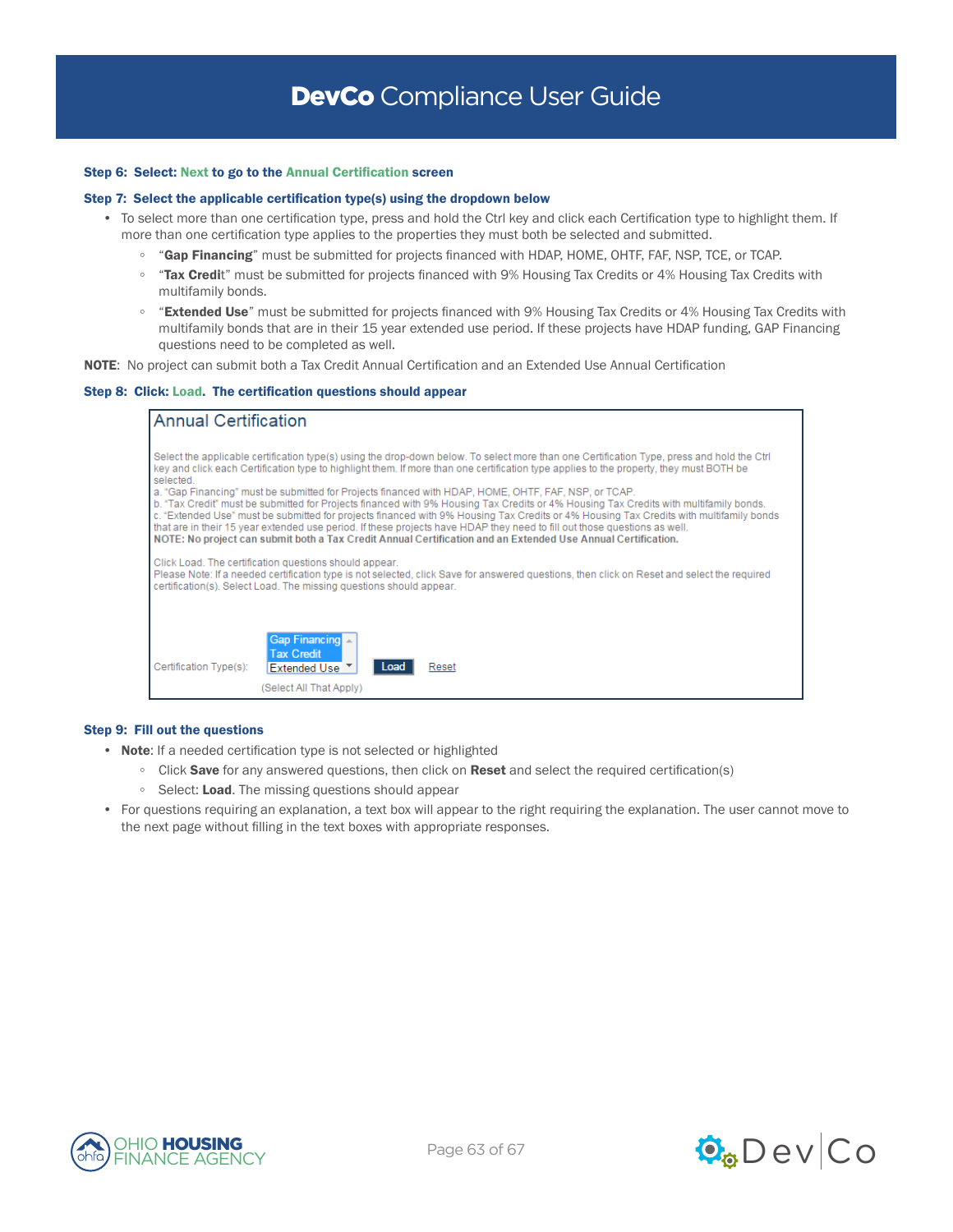| readability.                                                                                                                                                                                                                                                                          | Please read each question carefully before answering. The questions are similar to prior Annual Certification questions, with minor edits for |
|---------------------------------------------------------------------------------------------------------------------------------------------------------------------------------------------------------------------------------------------------------------------------------------|-----------------------------------------------------------------------------------------------------------------------------------------------|
| without filling in the text boxes with appropriate responses.                                                                                                                                                                                                                         | For questions requiring an explanation, a text box will appear to the right requiring an explanation. The user cannot move to the next page   |
|                                                                                                                                                                                                                                                                                       | Upon completing the Certification, click on next. The Submit Annual Certification screen will appear.                                         |
| 1. Has there been a change in the owner or<br>management during the reporting period? If "Yes"<br>complete Form PC-E39 "Owner-Manager<br>Change Notification Form" located on the OHFA<br>website.                                                                                    | Yes<br>۷.                                                                                                                                     |
| Please Note: Mark "Yes" only if there is an<br>organization change. Any personnel changes<br>should be marked on the previous page under<br>the updates.                                                                                                                              |                                                                                                                                               |
| 2. # of Income Qualified Units                                                                                                                                                                                                                                                        |                                                                                                                                               |
| Please Note: Housing Tax Credit or Housing Tax<br>Credit with Gap Financing properties should<br>mark the number of Low-Income Units. Gap<br>Financing ONLY properties should mark the<br>number of Assisted Units.                                                                   | 13                                                                                                                                            |
| 3. The Project has met the following<br>requirements: Answer sub questions both 1 and<br>2. or 3 only.                                                                                                                                                                                |                                                                                                                                               |
| 3.1. The 20-50 test under Section $42(q)(1)(A)$ or<br>the 40-60 test under Section 42 $(q)(1)(B)$ ,<br>whichever minimum set-aside test was applicable<br>to the project                                                                                                              | ۷.<br>Yes                                                                                                                                     |
| 3.2. The 15-40 test under Section $42(q)(4)$ and<br>142 (d)(4)(B) for "deep rent skewed" projects                                                                                                                                                                                     | No<br>۷.                                                                                                                                      |
| 3.3. Project does not meet any of the above<br>tests.                                                                                                                                                                                                                                 | No<br>۷.                                                                                                                                      |
| 4. The applicable fraction as defined in Section 42<br>(c) (1) (B) did not change in any building in the<br>project. If there was a change, list the applicable<br>fraction reported to the IRS for each building for<br>the reporting year and describe reason(s) for the<br>change. | There was not a change $\blacktriangledown$                                                                                                   |
| 5. The owner has received an annual income<br>certification from each low-income tenant, and<br>documentation to support that certification; or, in<br>the case of a tenant receiving Section 8 housing                                                                               |                                                                                                                                               |
| assistance payments, the statement from a<br>public housing authority described in paragraph<br>(b)(1)(vii) of the Recordkeeping and Retention<br>provisions of IRS Regulation 1.42-5.                                                                                                | Explanation<br>۷.<br>No                                                                                                                       |
| Please Note: If you are utilizing the recertification<br>waiver from the Housing & Economic Recovery<br>Act (HR 3221) answer yes.                                                                                                                                                     |                                                                                                                                               |

### Step 10: Select: Save

• As you complete the certification, clicking on either Save or Next will capture the changes. You can return to the page at a later date. If you do not click on either of those two buttons you will lose your changes.

### Step 11: Select: Next to go to the Annual Certification screen

#### Step 12: Fill out your credentials

- This information will serve as an electronic signature confirming the Certification is submitted by a person with authority to act on behalf of the owner
	- Name
	- Title
	- Company
	- Email Address
	- Direct Telephone Number



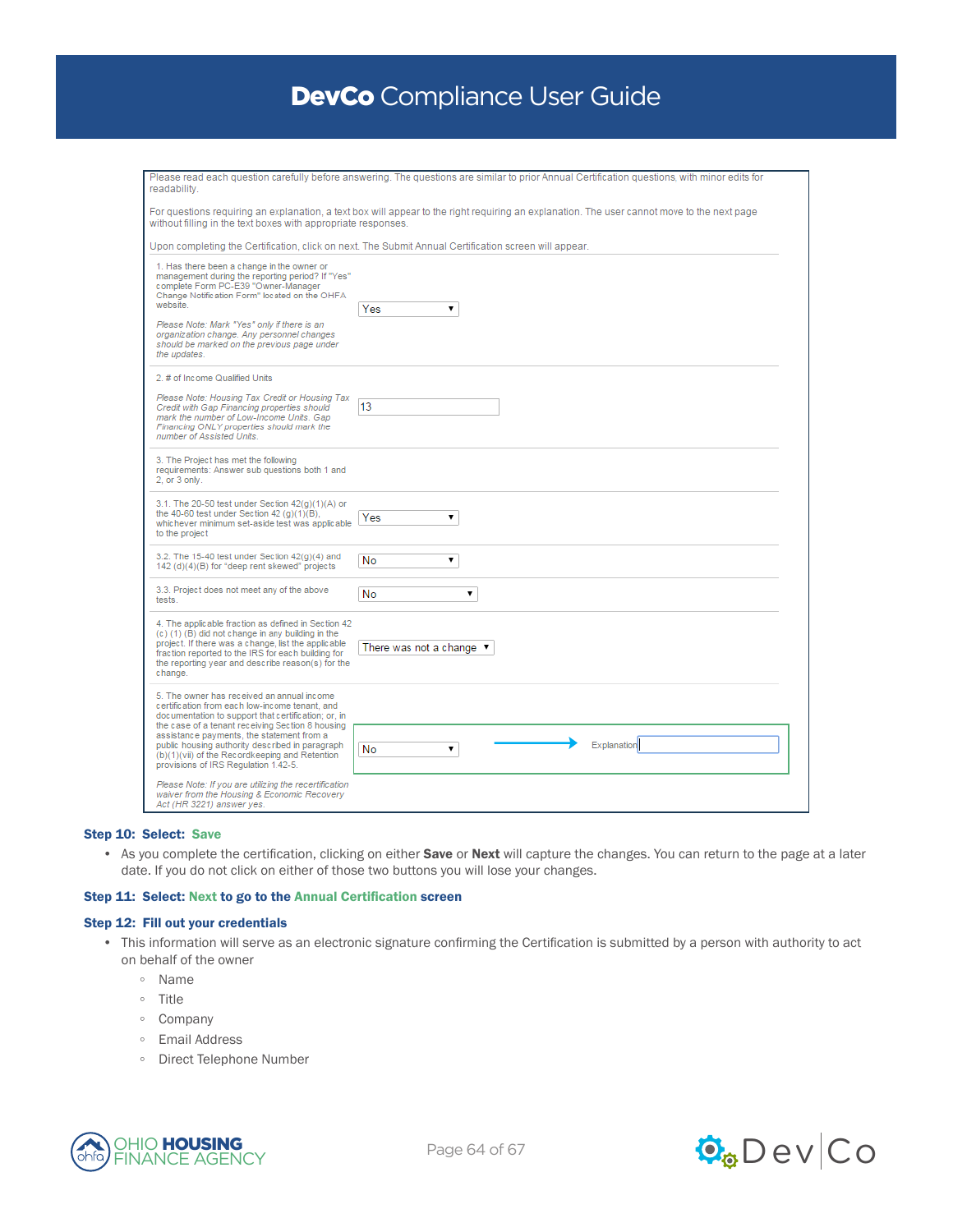| <b>Return to Property Detail</b> | <b>Submit Annual Certification</b>                                                                                                                                                                                                                                                                                                                                                                                                                                                                                                                                                                                                                                       |                         |  |  |  |  |
|----------------------------------|--------------------------------------------------------------------------------------------------------------------------------------------------------------------------------------------------------------------------------------------------------------------------------------------------------------------------------------------------------------------------------------------------------------------------------------------------------------------------------------------------------------------------------------------------------------------------------------------------------------------------------------------------------------------------|-------------------------|--|--|--|--|
|                                  |                                                                                                                                                                                                                                                                                                                                                                                                                                                                                                                                                                                                                                                                          |                         |  |  |  |  |
|                                  |                                                                                                                                                                                                                                                                                                                                                                                                                                                                                                                                                                                                                                                                          |                         |  |  |  |  |
|                                  |                                                                                                                                                                                                                                                                                                                                                                                                                                                                                                                                                                                                                                                                          |                         |  |  |  |  |
|                                  | The Owner certifies this project is otherwise in compliance with the Code, including any Treasury Regulations, and all other applicable                                                                                                                                                                                                                                                                                                                                                                                                                                                                                                                                  |                         |  |  |  |  |
|                                  | laws, rules, and regulations. I understand that any false statement on the Certification or any attached materials may subject me to criminal<br>prosecution. The undersigned hereby represents, certifies and warrants to Ohio Housing Finance Agency that the undersigned is an<br>authorized agent and signatory of the entity that is providing this Certification, and said entity is active and in good standing under the laws<br>of the State of Ohio, and any and all information provided herein is true and accurate as of the date hereof, and shall be used by the                                                                                          |                         |  |  |  |  |
|                                  |                                                                                                                                                                                                                                                                                                                                                                                                                                                                                                                                                                                                                                                                          |                         |  |  |  |  |
|                                  | undersigned solely for the purposes herein.                                                                                                                                                                                                                                                                                                                                                                                                                                                                                                                                                                                                                              |                         |  |  |  |  |
|                                  |                                                                                                                                                                                                                                                                                                                                                                                                                                                                                                                                                                                                                                                                          |                         |  |  |  |  |
|                                  | Test                                                                                                                                                                                                                                                                                                                                                                                                                                                                                                                                                                                                                                                                     | Name                    |  |  |  |  |
|                                  | Devco                                                                                                                                                                                                                                                                                                                                                                                                                                                                                                                                                                                                                                                                    | Title                   |  |  |  |  |
|                                  | modifying                                                                                                                                                                                                                                                                                                                                                                                                                                                                                                                                                                                                                                                                | Company                 |  |  |  |  |
|                                  | rd@devco                                                                                                                                                                                                                                                                                                                                                                                                                                                                                                                                                                                                                                                                 | <b>Email Address</b>    |  |  |  |  |
|                                  | 330-123-4567                                                                                                                                                                                                                                                                                                                                                                                                                                                                                                                                                                                                                                                             | Direct Telephone Number |  |  |  |  |
|                                  | Completing the Name, Title, Company, Email Address, and Direct Telephone Number fields serves as an electronic signature confirming<br>the Certification is being submitted by a person with authority to act on behalf of the owner. Submit any required additional documents, for<br>example building code violations, via e-mail to devcohelp@ohiohome.org as an attachment. In the subject line of the email, include the<br>project name, OHFA tracking number (project number), and AOC attachments (e.g. Tiffin Acres 079999 AOC attachments). Upon<br>completing the Certification, a message will appear to remind the user what documents they need to submit. |                         |  |  |  |  |
|                                  | The 2014 utility allowances for each project must also be entered. You will need add Utility Allowances from the Property Details screen,<br>follow the DevCo Online Management System Guide for complete steps.                                                                                                                                                                                                                                                                                                                                                                                                                                                         |                         |  |  |  |  |
|                                  | Submit Tenant Events for the 2014 Certification year. Tenant events should be entered by importing into DevCo through an XML upload<br>(from HTC compliance software) or hand entering the events into DevCo. OHFA staff will provide additional assistance to work through the<br>process of adding tenant events in DevCo.                                                                                                                                                                                                                                                                                                                                             |                         |  |  |  |  |
|                                  | The 2014 Owner Certification, Tenant Events, and project Utility Allowance update must be completed by April 3rd, 2015. For further<br>assistance view the DevCo Online Management System Guide or contact devcohelp@ohiohome.org.                                                                                                                                                                                                                                                                                                                                                                                                                                       |                         |  |  |  |  |
|                                  | To return to a previous screen, click "Return to Property Details," click on Annual Certification, and navigate to the correct page and follow<br>the steps at the top of each screen. Provided answers were saved, re-entering information should not be necessary.<br>The Certification cannot be modified once submitted. If a Certification is submitted in error, contact OHFA for assistance via email at<br>devcohelp@ohiohome.org.                                                                                                                                                                                                                               |                         |  |  |  |  |
|                                  |                                                                                                                                                                                                                                                                                                                                                                                                                                                                                                                                                                                                                                                                          |                         |  |  |  |  |
|                                  |                                                                                                                                                                                                                                                                                                                                                                                                                                                                                                                                                                                                                                                                          |                         |  |  |  |  |
|                                  |                                                                                                                                                                                                                                                                                                                                                                                                                                                                                                                                                                                                                                                                          | Submit<br><b>Close</b>  |  |  |  |  |

# Step 13: Select: Submit

- If you need to send additional information, a reminder appears depending how you answered the certification questions:
	- Owner-Manager change Notification
	- Letter of findings or discrimination from the adjudicating agency or court
	- Copy of the building code or health/safety citation

| *Fill out and email the Owner-Manager Change Notification found on<br>the OHEA website.<br>*Email a copy of the letter of finding(s) of discrimination from the<br>adjudicating agency or court.<br>*Email a copy of the building code or health/safety citation.<br>Your certification was submitted on 12/30/2014 12:31:46 PM |
|---------------------------------------------------------------------------------------------------------------------------------------------------------------------------------------------------------------------------------------------------------------------------------------------------------------------------------|
| OK                                                                                                                                                                                                                                                                                                                              |

## Step 14: Select: Print for your Records

- Clicking Print provides a summary of the three pages included in the Annual Certification
	- Note: If you have returned to Annual Certification to print make sure you select all applicable certfication types on the Annual Certification screen, otherwise you will have an incomplete set of questions.